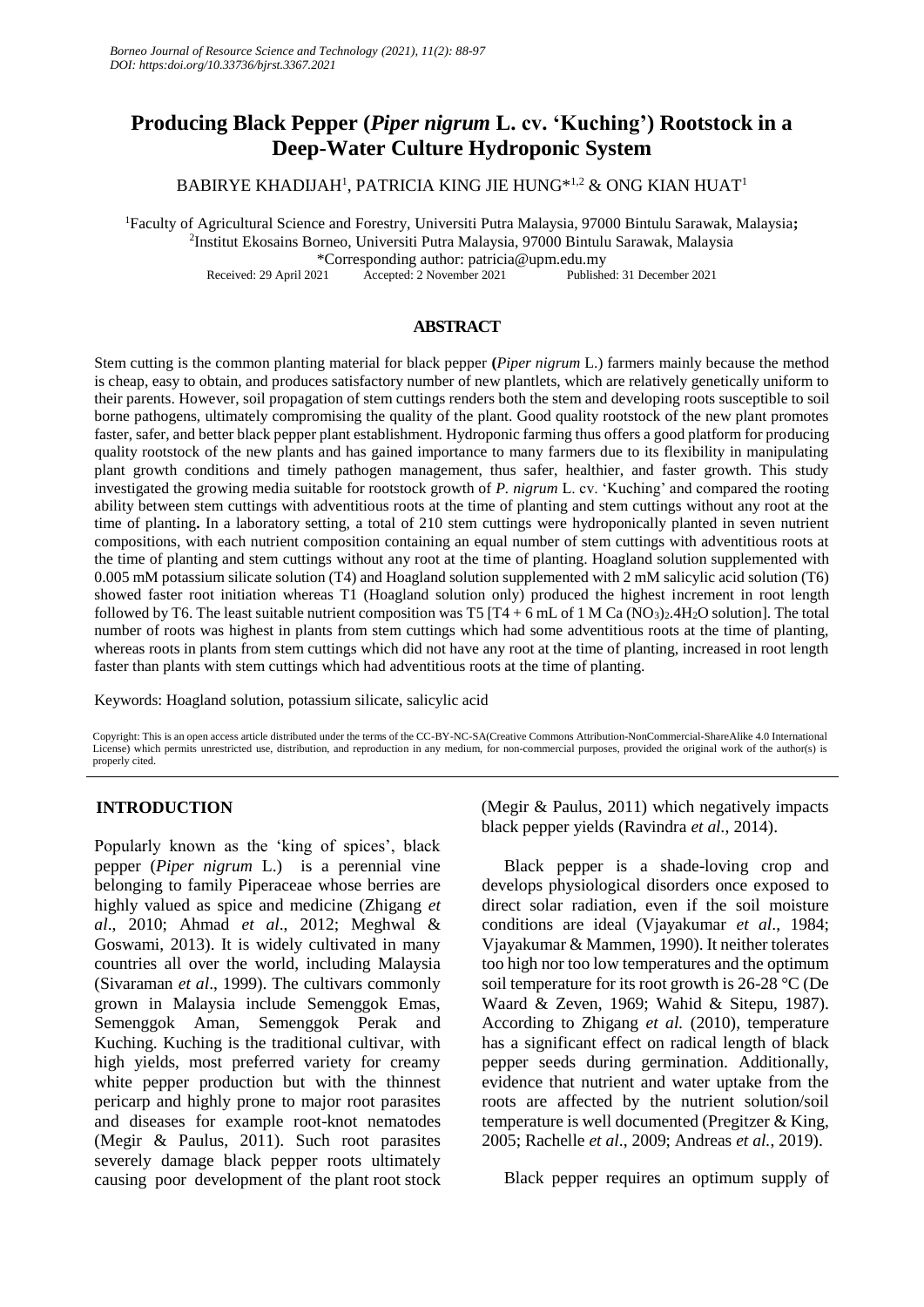both macronutrients and micronutrients for productive yield (Ann, 2012; Kevin *et al*., 2018). According to Srinivasan *et al.* (2007; 2012), the major nutrients required by black pepper are N, P, K, followed by secondary nutrients Ca and Mg. Nerrisa *et al*. (2018) estimated a three-fold increment in black pepper yields from high yielding cultivars i.e., Kuching, Semenggok Emas*,* and Semenggok Aman if proper nutritional management is not compromised. To this end, Srinivasan *et al.* (2012) pinpoints that a clear understanding of black pepper's nutrient dynamics coupled with timely provision of essential nutrients are key components in achieving sustainable black pepper yields.

Promotion of root development by salicylic acid and silicon fertilisation has been reported in many studies. Salicylic acid (SA) is a phenolic compound that regulates plant growth and development in various aspects, including nutrient uptake, root initiation and growth (Khan *et al*., 2015; Wani *et al*., 2016; Pasternak *et al.*, 2019). Plant exposure to exogenous SA promotes development of adventitious, primary and lateral roots in many plants (Yang *et al.*, 2013; Pasternak *et al*., 2019). In the same vein, improved beneficial effects to plants in response to silicon fertilization is well-documented (Laane, 2018); including its regulatory role in the uptake of other plant nutrients (Ma & Yamaji, 2006; Liang *et al*., 2007; Al-Wasfy, 2013; Deshmukh *et al*., 2017).

Because black pepper is both a nutritionally demanding and weather-sensitive crop (Srinivasan *et al.*, 2012), hydroponic farming seems a better cultivation method to produce new plants in overcoming the adverse effects of sudden weather, soil nutrition and pH uncertainties that would compromise the new plant's quality. Hydroponic farming involves cultivation of crops in a soilless medium (Eduardo *et al*., 2015; De Souza *et al*., 2018; Wada, 2019), in which the plant's growth conditions are manipulated in real-time as desired by the farmer (Sambo *et al.*, 2019). It is a positive response towards a friendlier agriculture in comparison with soil-based farming (Islam *et al*., 2018; Sambo *et al*., 2019; Wada, 2019) and has gained much attention worldwide, notably in vegetable production (De Souza *et al*., 2018; Spehia *et al*., 2018; Sambo *et al*., 2019). This timely 'manipulation' of growth conditions translates into safer, healthier, and faster growth rate. Furthermore, hydroponic cultivation guarantees commencement of the crop production cycle in absence of soil-borne pests and diseases, allows for a more detailed analysis of the whole root system in addition to easier monitoring of root growth which facilitates timely pest management and thus promoting production of good quality rootstock of the new plant (Amalfitano *et al*., 2017; [Pignata](https://www.ncbi.nlm.nih.gov/pmc/articles/PMC6668597/#ref139) *et al*., 2017; Spehia *et al*., 2018).

However, one of the most vital aspects of hydroponics is the nutrients' composition and concentration added to the system (Libia & Fernando, 2012; Valentinuzzi *et al*., 2015; Lee *et al*., 2017); any compromise results in poor yield (quality and quantity). As the hydroponic nutrient solution is the sole source of nutrients for the hydroponic plant, it is thus imperative to supply a balanced solution that contains all plant nutrients, in the right balance (Lee *et al*., 2017; Wada, 2019). In hydroponic systems, plant productivity is closely related with nutrient uptake and pH regulation (Marschner, 1995). Hoagland's solution (1950) is a standardized nutrient medium that was developed in an attempt to ensure adequate nutrition for a wide variety of hydroponically grown plants experimentally; it provides the minimum parts per million (ppm) needed of each element for healthy plant growth to occur (Zabel *et al.*, 2019). Just like in soil cultivation, it is paramount that temperature of the growing media is maintained within the optimum range in a hydroponic system. Temperature of the root environment significantly impacts root growth and behaviour; high temperatures increase diffusion of dissolved oxygen from the hydroponic system (Graves, 1983).

In the present era where hydroponic farming has gained much importance to many farmers (Libia & Fernando, 2012; De Souza *et al*., 2018; Sambo *et al.*, 2019), it is paramount that the nutritional requirements of hydroponic black pepper (*P. nigrum* L.), that can promote optimal growth especially of the root system are established. The present study therefore aimed at developing hydroponic solutions for black pepper (*P. nigrum*  L. cv. 'Kuching') and the specific objectives were to establish the i) suitable growing medium for root stock development of hydroponic *P. nigrum* L. cv. 'Kuching'; ii) suitable stem cuttings for hydroponic *P. nigrum* L. cv. 'Kuching' by comparing stem cuttings with adventitious roots and stem cuttings without any root at the time of planting.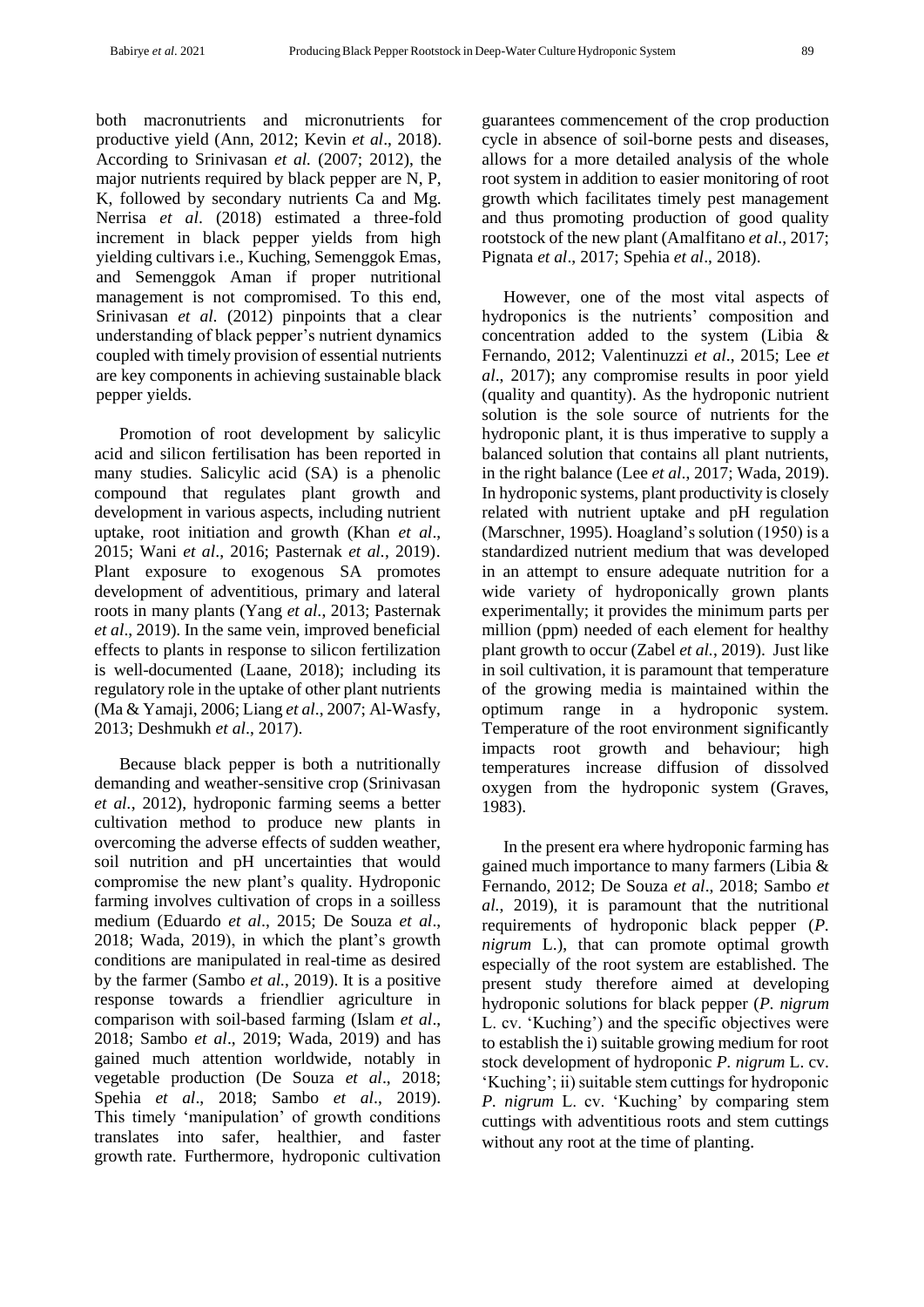#### **MATERIALS AND METHODS**

Freshly harvested healthy black pepper (*P. nigrum*  L. cv. 'Kuching') stem cuttings (with no symptoms of mineral deficiency, disease or insect damage) were obtained from the Malaysian Pepper Board. These stem cuttings were harvested during the same period from mother plants which were 2.5 years old, from the same *P. nigrum* L. cv. 'Kuching' farm. Nutrient salts used in the present study include Hoagland's No. 2 basal salt mixture powder (Sigma-Aldrich, USA), SA (Merck, China), potassium silicate (sigma-Aldrich, Canada), among others. This study was conducted at the Centre of Excellence, Plant Health and Diagnostic Laboratory, Universiti Putra Malaysia Kampus Bintulu. Black pepper stem cuttings were hydroponically planted in the laboratory (Figure 1) by filling the growing trays (34 cm diameter each) with 10 L of the Nutrient solution (NS), maintaining the electrical conductivity (EC) and pH in ranges of 1.8-2.5 mS/cm and 5.8-6.3, respectively and supplying the NS with dissolved oxygen through powered aeration with air pumps and air stones, employing the deep-water culture method (Figure 2). Each growing tray initially contained two air stones, and a third air stone was later added to each growing tray at week 2 (due to an observed characteristic root browning coinciding with an increase in the total number of roots and root length). The media temperature was maintained at  $28 \text{ °C}$ . Black pepper cuttings were recut slantwise on the lower end with an alcoholdisinfected pruning shear (to avoid contamination), quickly coated with a thin layer of talcum powder containing rooting hormone (Indole Butyric Acid powder- to hasten root initiation and to increase the number of roots produced per cutting) at the cut end, gently rested in meshed cups and supported in an upright position by sponge cubes. The cuttings in meshed cups were submerged into growing trays containing NS, to a depth of 2.5 cm and supported above the growing tray by polystyrene (Figure 1). All growing trays were arranged in a completely randomized design on the laboratory table.

A total of 210 plants were propagated and involved both stem cuttings with adventitious roots (mean length of 2.01cm) and stem cuttings without any root**.** Stem cuttings with 3-4 nodes were used in this study. The NS, EC and pH were monitored daily, and timely adjustments were made accordingly (if out of the recommended range). Each growing tray was topped up with distilled water every after a 15% NS reduction. Fresh NS was provided to a growing tray, every after the total amount of topped-up water had reached half the original volume of the NS. Plant-response data was collected every after two weeks for a total period of a month and assessed for the following growth variables; (i) total number of roots and (ii) root length. Root length was measured using a measuring tape expressed in centimetres. A cutting was considered rooted when it produced at least 5 mm length of the root.

This study tested seven media compositions (Table 1) with 30 black pepper plants/stem cuttings per treatment. Hoagland solution (T1) was used as a baseline formulation. Data was log transformed and analysed using the SAS software, version 9.4. Mean separations were performed through the Duncan's multiple range test, with reference to 0.05 probability level.

## **RESULTS AND DISCUSSION**

## **Feasibility of the Hydroponic Solutions on Plant Performance**

Among the treatment compositions investigated, *P. nigrum* L*.* cv*. '*Kuching' cuttings cultivated in T4 (Hoagland solution supplemented with 0.005 mM potassium silicate solution) and T6 (Hoagland solution supplemented with 2 mM SA solution) produced the highest total number of roots at week 2 (Table 2). However, the performance of hydroponic solutions T1 (Hoagland solution), T2 (Hoagland solution supplemented with  $1 M KNO<sub>3</sub>$ ) and T7 [Hoagland solution supplemented with 6 mL of 1 M  $Ca(NO<sub>3</sub>)<sub>2</sub>$ .4H<sub>2</sub>O and 2 mM SA solution] can also be considered as satisfactory as they produced similar number of roots when reached week 4. T3 [Hoagland solution supplemented with  $1 M Ca(NO<sub>3</sub>)<sub>2</sub>$ .4H<sub>2</sub>O] underperformed as compared to the other treatments, as it presented the fewest total number of roots at the end of the experiment.

Plants cultivated in T4 and T6 produced the longest increment of roots length when reached week 2 (Figure 3). However, towards week 4, Hoagland solution (T1) outperformed other treatments. T5 [Hoagland solution supplemented with 1 M  $Ca(NO<sub>3</sub>)<sub>2</sub>$ .4H<sub>2</sub>O and 0.005 mM potassium silicate solution] had the poorest performance in root extension and presented the shortest roots at the end of the experiment. The performance of Hoagland solution (T1) was satisfying in the present study.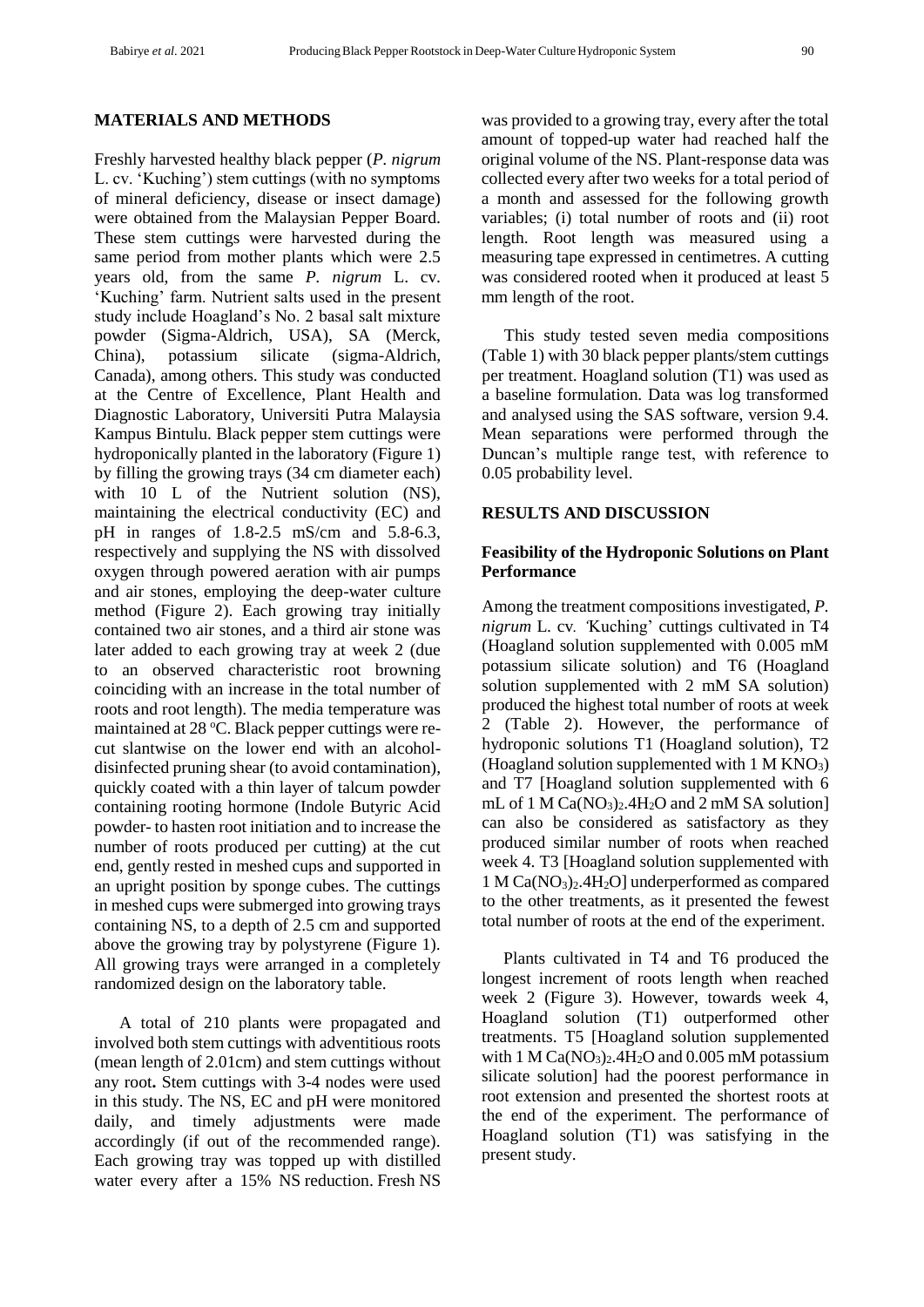

**Figure 1.** Hydroponic system set-up in the laboratory



Figure 2. Deep water culture hydroponic aeration with powered air pumps and stones

| Table 1. Nutrient composition for the different treatments |  |
|------------------------------------------------------------|--|
|------------------------------------------------------------|--|

| <b>Treatment</b> | <b>Composition</b>                                                                                         |
|------------------|------------------------------------------------------------------------------------------------------------|
| T1               | Hoagland solution                                                                                          |
| T <sub>2</sub>   | $T1 + 6$ mL of 1 M KNO <sub>3</sub> in each Liter of Hoagland solution                                     |
| T <sub>3</sub>   | $T1 + 6$ mL of 1 M Ca(NO <sub>3</sub> ) <sub>2</sub> .4H <sub>2</sub> O in each Liter of Hoagland solution |
| T4               | $T1 + 0.005$ mM potassium silicate in each Liter of Hoagland solution                                      |
| <b>T5</b>        | $T3 + 0.005$ mM potassium silicate in each Liter of Hoagland solution                                      |
| T6               | $T1 + 2$ mM SA solution in each Liter of Hoagland solution                                                 |
| T7               | $T3 + 2$ mM SA solution in each Liter of Hoagland solution                                                 |

**Table 2.** Total number of roots of experimental plants from week 0-week 4

| <b>Treatment</b> | Total number of roots after log transformation |                       |                                |  |  |  |  |
|------------------|------------------------------------------------|-----------------------|--------------------------------|--|--|--|--|
| composition      | Week 0                                         | Week 2                | Week 4                         |  |  |  |  |
| T1               | $3.30 \pm 1.15^{a,2}$                          | $3.69 \pm 0.03^{b,2}$ | $4.69 \pm 1.02$ <sup>a,1</sup> |  |  |  |  |
| T2               | $3.37 \pm 1.14^{a,2}$                          | $3.47 \pm 0.03^{b,2}$ | $4.43 \pm 1.01^{a,1}$          |  |  |  |  |
| <b>T3</b>        | $2.94 \pm 0.99^{a,2}$                          | $3.47 \pm 0.03^{b,2}$ | $4.02 \pm 0.09^{b,1}$          |  |  |  |  |
| <b>T4</b>        | $3.43 \pm 1.10^{a,2}$                          | $4.38 \pm 1.09^{a,1}$ | $4.64 \pm 1.07^{\text{a},1}$   |  |  |  |  |
| <b>T5</b>        | $2.20 \pm 0.01^{b,3}$                          | $3.40 \pm 0.00^{b,2}$ | $4.28 \pm 0.68^{ab,1}$         |  |  |  |  |
| T6               | $3.09 \pm 1.13^{a,2}$                          | $4.62 \pm 0.10^{a,1}$ | $4.90 \pm 1.00^{a,1}$          |  |  |  |  |
| T7               | $3.00 \pm 1.00^{a,3}$                          | $3.87 \pm 0.04^{b,2}$ | $4.49 \pm 1.02^{a,1}$          |  |  |  |  |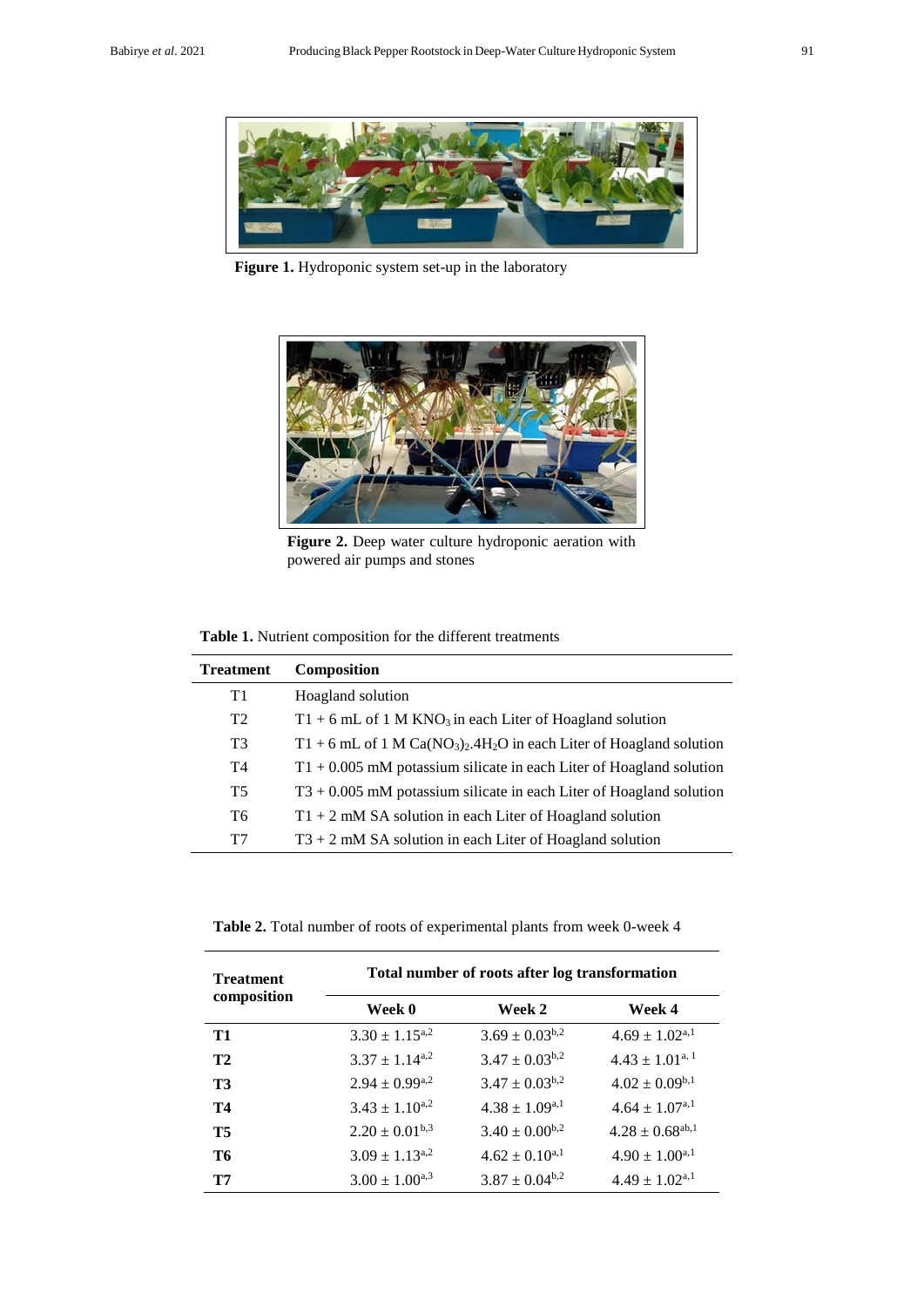

**Figure 3.** Root length of experimental plants in each treatment throughout the experimental period

## **Feasibility of the Presence or Absence of Adventitious Roots on the Planting Material**

A growth comparison was made between plants whose stem cuttings had some adventitious roots at the time of planting (R) with similar plants whose stem cuttings did not have any root at the time of planting (U). At week 4, the total number of roots in plants from R cuttings were higher than those plants from U cuttings (Table 3).

From the result of the experiment (Table 4), U cuttings had faster increment in root number than R cuttings from week 0 to week 2. In the subsequent fortnight, the increment slowed down and the advantage of U cuttings disappeared in all treatments. However, in terms of root length (Table 5), U cuttings had significant better increment than R cuttings in all treatments.

One of the most vital aspects of hydroponics is the nutrients' composition and concentration added to the system and its compromise results into poor growth (Libia & Fernando, 2012; Valentinuzzi *et al.*, 2015; Lee *et al.*, 2017). Based on the results obtained, hydroponic solutions T6 (Hoagland solution supplemented with 2 Mm SA solution) and Hoagland solution supplemented with 0.005 mM potassium silicate solution (T4) showed faster root initiation and extension for *P. nigrum* L. plants produced using a deep-water culture technique. Better root system is essential for black pepper as it would enhance nutrient uptake and subsequently promote growth. As noted by previous research, optimising the supply of both macronutrients and micronutrients increases growth plus the productive yield of black pepper (Ann, 2012; Kevin *et al.*, 2018).

Salicylic acid is a phenolic compound that regulates plant growth and development in various aspects, including nutrient uptake, root initiation and growth (Khan *et al*., 2015; Wani *et al*., 2016; Pasternak *et al*., 2019). Evidence that exogenous SA promotes root initiation in different crops especially at low concentrations is welldocumented (Khan *et al*., 2015; Wani *et al*., 2016; Pasternak *et al*., 2019). Exogenous SA application at different doses promotes development of adventitious, primary and lateral roots in many plants including pea (*Pisum sativum*) (Yang *et al*., 2013; Pasternak *et al*., 2019). In their analysis of the effect of SA on *Arabidopsis thaliana* root development, Pasternak *et al.* (2019) observed that at low concentrations (below 50 μM), exogenous SA regulated root development; it both promoted growth of well-developed adventitious roots and altered architecture of the root apical meristem. However, the threshold between low and high exogenous SA concentrations depends on the plant species in question and the method of treatment i.e., foliar spraying, soil drenching and as a hydroponic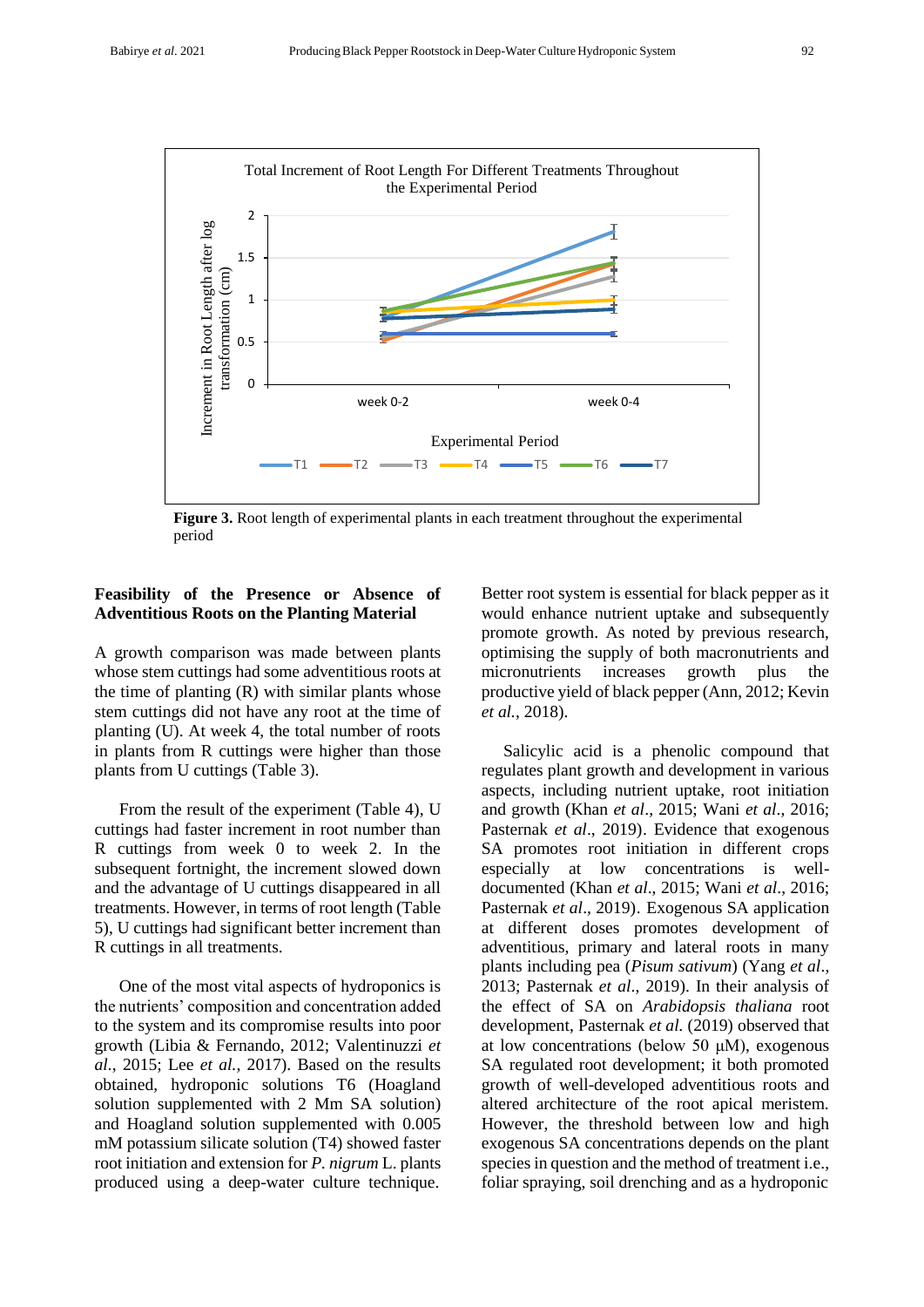| Weeks<br>after |   | Total number of roots after log transformation |                            |                            |                            |                            |                         |                         |  |  |  |
|----------------|---|------------------------------------------------|----------------------------|----------------------------|----------------------------|----------------------------|-------------------------|-------------------------|--|--|--|
| planting       |   | T1                                             | <b>T2</b>                  | <b>T3</b>                  | T4                         | <b>T5</b>                  | Т6                      | T7                      |  |  |  |
| Week 0         | R | $3.33 + 0.30^{\circ}$                          | $3.40 + 0.26^a$            | $2.30 + 0.18^a$            | $3.47 + 0.21$ <sup>a</sup> | $2.30 + 0.16^a$            | $3.13 + 0.24^a$         | $3.04 + 0.22^a$         |  |  |  |
|                | U | $0.00 \pm 0.00^{\rm b}$                        | $0.00 + 0.00b$             | $0.00 + 0.00b$             | $0.00 + 0.00b$             | $0.00 + 0.00b$             | $0.00 + 0.00b$          | $0.00 \pm 0.00^{\rm b}$ |  |  |  |
| Week 2         | R | $3.99 + 0.30^{\circ}$                          | $4.04 + 0.31$ <sup>a</sup> | $3.37 + 0.21$ <sup>a</sup> | $4.13 + 0.32^{\text{a}}$   | $3.64 + 0.20^a$            | $4.26 \pm 0.30^{\circ}$ | $3.09 + 0.20^a$         |  |  |  |
|                | U | $2.08 + 0.11^b$                                | $2.64 + 0.07^b$            | $2.40 + 0.13^b$            | $2.30 + 0.11^b$            | $2.20 + 0.10^b$            | $3.00 + 0.21^b$         | $2.56 + 0.10^b$         |  |  |  |
| Week 4         | R | $4.72 + 0.37a$                                 | $4.65 \pm 0.15^{\circ}$    | $4.02 + 0.33^a$            | $4.57 + 0.32^{\text{a}}$   | $3.99 + 0.21$ <sup>a</sup> | $4.73 + 0.30^{\circ}$   | $4.14 \pm 0.31^{\circ}$ |  |  |  |
|                |   | $U$ 2.71 + 0.17 <sup>b</sup>                   | $3.04 + 0.23^b$            | $2.64 + 0.11b$             | $2.83 + 0.10^b$            | $2.08 \pm 0.11^b$          | $3.53 + 0.20^b$         | $2.56 + 0.10^b$         |  |  |  |

**Table 3.** Comparison of the total number of roots between plants whose stem cuttings had some adventitious roots at the time of planting and plants whose stem cuttings did not have any root at the time of planting

Means with the same superscript (a, b) letter in the same treatment and week were not significantly different at  $P \le 0.05$  using Duncan's Multiple Range Test.

R= Plants from stem cuttings which had some adventitious roots at the time of planting

U= Plants from stem cuttings which did not have any root at the time of planting

**Table 4.** Comparison of the increment in total number of roots between plants whose stem cuttings had some adventitious roots at the time of planting and plants whose stem cuttings did not have any root at the time of planting across different treatments

| Weeks<br>after |   | Increment in the total number of roots |                          |                          |                   |                 |                            |                         |  |
|----------------|---|----------------------------------------|--------------------------|--------------------------|-------------------|-----------------|----------------------------|-------------------------|--|
| planting       |   | T1                                     | <b>T2</b>                | Т3                       | Т4                | Т5              | Т6                         | T7                      |  |
| Week $0-2$     | R | $0.66 \pm 0.00^b$                      | $0.64 + 0.71b$           | $1.07 + 0.03^b$          | $0.66 + 0.29^b$   | $1.34 + 0.09^b$ | $1.13 + 0.56^b$            | $0.05 \pm 0.11^b$       |  |
|                |   | $U = 2.08 + 0.11a$                     | $2.64 + 0.07a$           | $2.40 + 0.13a$           | $2.30 \pm 0.11^a$ | $2.20 + 0.10^a$ | $3.00 + 0.21$ <sup>a</sup> | $2.56 \pm 0.10^a$       |  |
| Week $2-4$     | R | $0.73 + 0.04^a$                        | $0.61 + 0.43^a$          | $0.65 + 0.12^a$          | $0.44 + 0.00^a$   | $0.35 + 0.02^a$ | $0.47 + 0.00^a$            | $1.05 + 0.37^{\rm a}$   |  |
|                |   | $0.63 + 0.20^a$                        | $0.40 + 0.35^{\text{a}}$ | $0.24 + 0.07^{\text{a}}$ | $0.53 + 0.01^a$   | $0.00 + 0.00^a$ | $0.53 + 0.03^a$            | $0.00 \pm 0.00^{\rm a}$ |  |

Means with the same superscript (a, b) letter in the same treatment and week were not significantly different at  $P \le 0.05$  using Duncan's Multiple Range Test.

R= Plants from stem cuttings which had some adventitious roots at the time of planting

U= Plants from stem cuttings which did not have any root at the time of planting

| Weeks<br>after |   | Increment in root length (cm) |                            |                            |                          |                 |                          |                 |  |
|----------------|---|-------------------------------|----------------------------|----------------------------|--------------------------|-----------------|--------------------------|-----------------|--|
| planting       |   | T1                            | <b>T2</b>                  | <b>T3</b>                  | Т4                       | T5              | Т6                       | T7              |  |
| Week $0-2$     | R | $0.72 + 1.03b$                | $0.52 + 0.81^b$            | $0.32 + 1.02^b$            | $0.57 + 0.21^b$          | $0.33 + 0.63^b$ | $0.26 + 0.60^b$          | $0.47 + 0.74^b$ |  |
|                | U | $2.16 + 0.05^{\circ}$         | $1.87 + 1.74$ <sup>a</sup> | $2.16 \pm 0.10^a$          | $1.81 + 1.75^{\text{a}}$ | $1.55 + 1.43^a$ | $2.79 + 0.15^a$          | $2.41 + 0.08^a$ |  |
| Week 2-4       | R | $0.00 + 0.00$                 | $0.00 + 0.00$              | $0.25 + 0.21$ <sup>a</sup> | $0.05 + 0.46^a$          | $0.02 + 0.28^a$ | $0.18 + 0.31^a$          | $0.04 + 0.02^b$ |  |
|                |   | $0.82 + 0.17^a$               | $0.84 + 0.07^{\circ}$      | $0.82 + 0.13^a$            | $0.85 \pm 0.11^{\circ}$  | $0.63 + 0.19^a$ | $0.33 + 0.25^{\text{a}}$ | $1.28 + 1.17^a$ |  |

**Table 5:** Comparison of the increment in root length between plants whose stem cuttings had some adventitious roots at the time of planting and plants whose stem cuttings did not have any root at the time of planting

Means with the same superscript (a, b) letter in the same treatment and week were not significantly different at  $P \le 0.05$  using Duncan's Multiple Range Test.

R= Plants from stem cuttings which had some adventitious roots at the time of planting

U= Plants from stem cuttings which did not have any root at the time of planting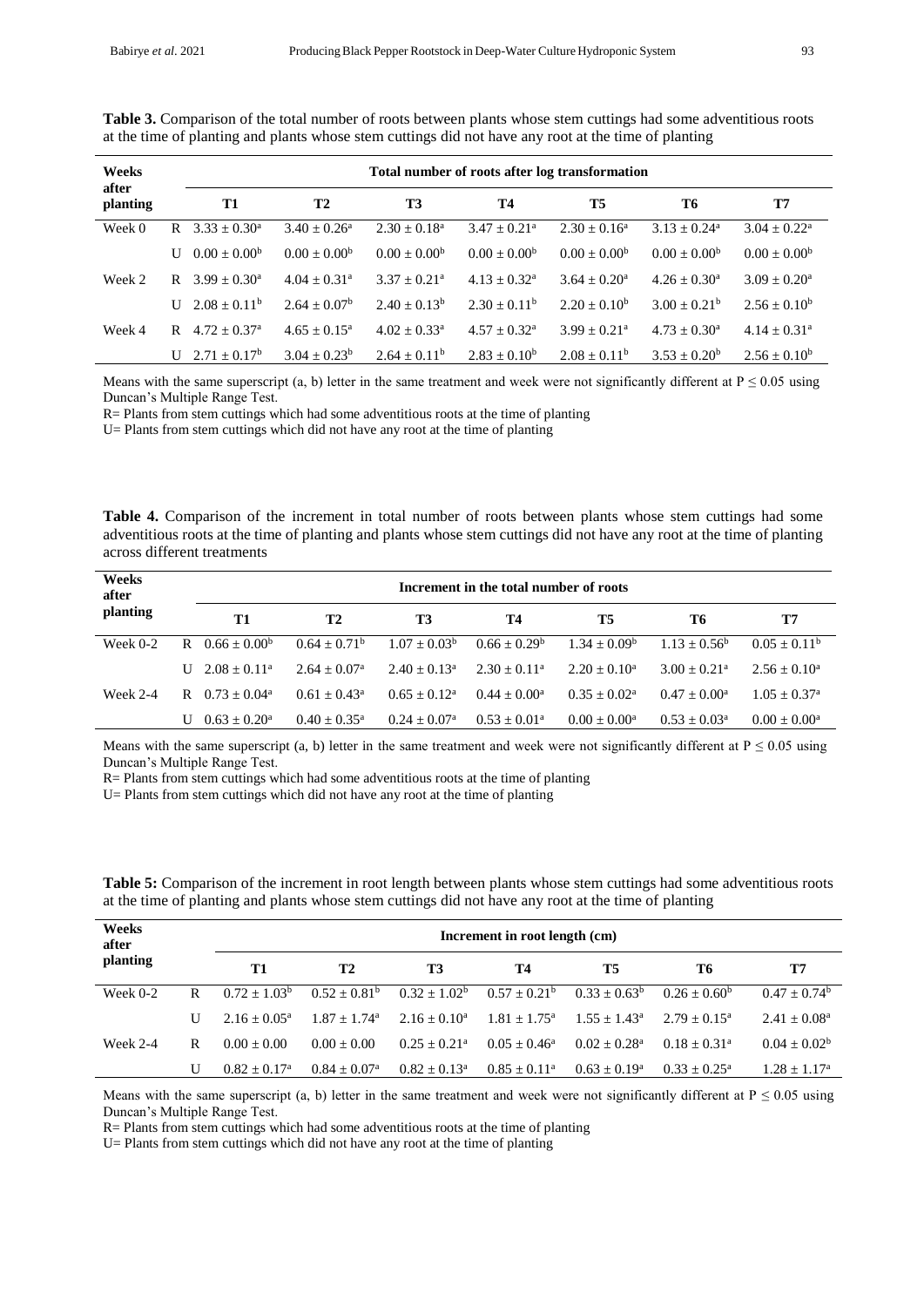culture medium (Pasternak *et al.*, 2019). Our findings showed that a concentration of 2 mM SA (T6) would promote faster root initiation and extension of *P. nigrum* L. cv. 'Kuching'. The promotion of root initiation and extension by exogenous SA could be a result of induced auxin synthesis. According to Ludwig-Müller *et al*. (2005) and Pasternak *et al.* (2019), initiation and development of adventitious roots is induced by high cellular auxin synthesis at the root tip by SA. The above findings support current observations that addition of 2 mM SA in T6 hydroponic solution promoted faster root initiation and extension.

*P. nigrum* L. cuttings cultivated in Hoagland solution supplemented with 0.005 mM potassium silicate solution (T4) also showed faster root initiation and extension in the present study. Although silicon (Si) is not considered an essential nutrient for plants, improved beneficial effects to plants in response to Si fertilization is welldocumented (Laane, 2018), including a regulatory role in the uptake of other plant nutrients plus improved hydraulic conductance (Ma & Yamaji, 2006; Liang *et al*., 2007; Deshmukh *et al*., 2017). For example, applications of 0.05%, 0.1% and 0.2% potassium silicate increased nutrient uptake of N, P, K and Mg in sapkota date palms (Al-wasfy, 2013). Hence, enhanced nutrient absorption might have contributed to the fast root initiation and extension by the black pepper cuttings in Hoagland solution supplemented with 0.005 mM potassium silicate solution (T4).

Hoagland solution is a standard plant medium which supplies all the essential plant nutrients in minimum quantities for healthy plant growth (Hoagland & Arnon, 1938). Over the years, Hoagland solution has been commonly used as a baseline for soilless plant cultivation (Zabel *et al.*, 2019). Based on the results of this study, Hoagland solution (T1) promoted the highest root extension. However, Hoagland solution had to be supplemented with 2 mM SA solution (T6) or 0.005 mM potassium silicate solution (T4) for root initiation to be fast.

The fewest number of roots and shortest root length observed in Hoagland solution supplemented with 6 mL of 1 M  $Ca(NO<sub>3</sub>)<sub>2</sub>$ .4H<sub>2</sub>O (T3) and 0.005 mM potassium silicate solution (T5), respectively, which were observed in the present study could have been caused by the common nutrient salt,  $Ca(NO<sub>3</sub>)<sub>2</sub>4H<sub>2</sub>O$ . Although it is a vital nutrient for plant growth, calcium is reactive towards sulphate when in concentrated liquids, and forms calcium sulphate or gypsum, which precipitates out of solution. Moreover, Zhao *et al.* (2008) reported that sulphur application increased the root number of soybean. Therefore, the observed poor root growth of hydroponic *P. nigrum* L. in T3 and T5 could have been a result of calcium-induced deficiencies of sulfur as high lightened by Mutters *et al.* (2010).

Root growth is critical to the survival and establishment of stem cuttings. Newly planted stem cuttings are susceptible to stress if they have limited or no access to a proper water and nutrient balance from the soil, arising from delayed root development or insufficient adventitious root growth. According to Steven (2005), the ability of a new plant to overcome planting stress is affected among other factors by its root system size and distribution. Based on the findings of this study, R cuttings showed slight advantage initially in number of roots, but this advantage was eventually lost. The U cuttings outperformed in the increment of root length especially in Hoagland solution supplemented with 6 mL of 1 M  $Ca(NO<sub>3</sub>)<sub>2</sub>$ .4H<sub>2</sub>O solution with 2 mM SA solution (T7) than R cuttings (Table 5). Root suberisation may also be a contributing factor to the better root growth in plants whose stem cuttings did not have any root at the time of planting than plants whose stem cuttings had some adventitious roots at the time of planting.

Current findings corroborate with previous results of Steven (2005) which reported that unsuberised roots posed little resistance to nutrient plus water uptake and further root growth. Keeping other factors constant, new/or unsuberised roots facilitate an efficient water and nutrient uptake by the plant whereas older/suberized roots impede efficient nutrient and water uptake by the plant. Hence increased development of new (unsuberised) roots with time in plants from U cuttings, translated into improved nutrient uptake, more roots and lengthier roots initially than in plants from R cuttings. Steven (2005) also observed that newly developed roots have high water and nutrient uptake capability.

## **CONCLUSION**

The current study showed that Hoagland solution supplemented with potassium silicate at 0.005 mM (T4), and SA at 2 mM (T6) promoted faster root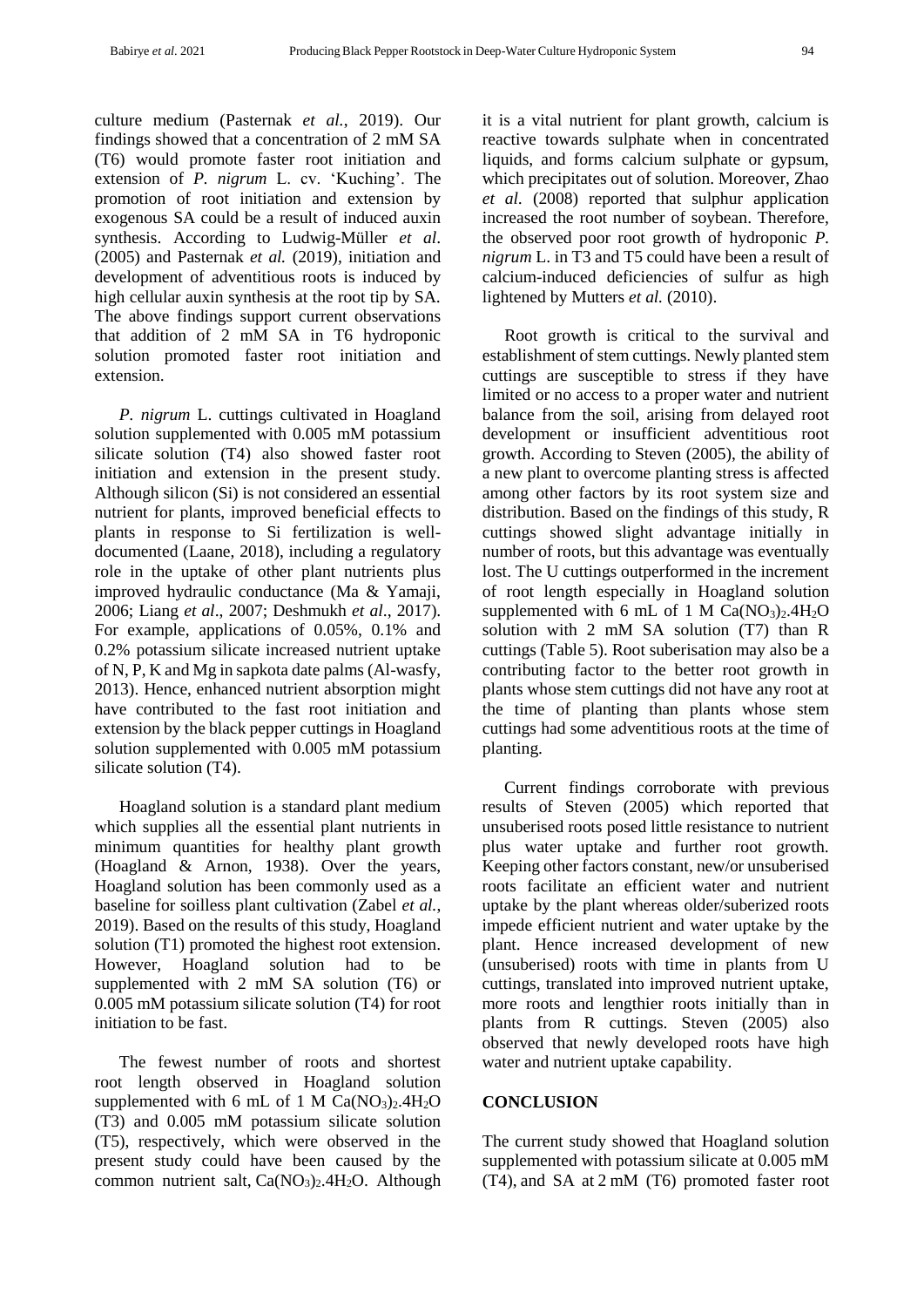growth. Stem cuttings which did not have any root at the time of planting favoured faster increment in root number and extension. The present study assessed root growth of *P. nigrum* L. cv. 'Kuching' stem cuttings in a deep-water culture hydroponic system for a total period of 4 weeks. To our knowledge, this is the first study documenting the growth of *P. nigrum* L. in a hydroponic system. We thus recommend that further studies are necessary to (i) establish the performance of these plants after transfer to field conditions (ii) compare with the traditional method of planting material preparation, i.e. sown with sand.

#### **ACKNOWLEDGEMENTS**

The authors thank the Islamic Development Bank (IsDB) for providing Babirye Khadijah a full Masters scholarship to study at Universiti Putra Malaysia. This research was funded by GP-IPB/2018/9557607.

### **REFERENCES**

- Ahmad, N., Fazal, H., Abbasi, B.H., Farooq, S., Ali, M. & Khan, M.A. (2012). Biological role of *Piper nigrum* L. (black pepper): A review. *Asian Pacific Journal of Tropical Biomedicine,* (2): 1945–1953.
- Al-Wasfy, M.M. (2013). Response of Sakkoti date palms to foliar application of royal jelly, silicon and vitamins B. *Journal of American Science,* (9): 315– 321.
- Amalfitano, C., Del Vacchio, L., Somma, S., Cuciniello, A. & Caruso, G. (2017). Effects of cultural cycle and nutrient solution electrical conductivity on plant growth, yield, and fruit quality of "Friariello" pepper grown in hydroponics. *Horticultural Science*, (44): 91–98.
- Andreas, R., Georgia, N., Constantinos, K., Nikolaos K. & Dimitrios, S. (2019). Effects of temperature and grafting on yield, nutrient uptake, and water use efficiency of a hydroponic sweet pepper crop. *Journal of Agronomy,* 9: 110. Available from: DOI: 10.3390/agronomy9020110 (Accessed: 28 May 2019).
- Ann, Y.C. (2012). Determination of nutrient uptake characteristic of black pepper (*Piper nigrum* L.). *Agricultural Science and Technology*, (2): 1091-1099.
- Deshmukh, R.K., Ma, J.F. & Bélanger, R.R. (2017). Role of silicon in plants. *Frontiers in Plant Science,*  8: 1858.
- De Souza, F.G., De Freitas, F.G., Cavalcante, A.R., Chaves, L.H.G., Fernandes, J.D. & Júnior, J.A.S. (2018). Growth of pepper under different concentration of the solutions used in the hydroponic system. *Agricultural Sciences,* 9: 925- 935. Available from: DOI: https://doi.org/10.4236/ as.2018.98064. (Accessed: 13 April 2019).
- De Waard, P.W.F. & Zeven, D.C. (1969). Outlines of perennial crop breeding. In Ferwaeeda, F.P. & Wit, F. (Eds.), *Pepper.* Pp 409-426.
- Eduardo, C., Carlos, A.C., Ana, T.L. & Maria, I.S.L. (2015). Coupling microalgal cultures with hydroponics: prospection for clean biotechnology processes. *Journal of Algal Biomass Utilization*, 6(1): 88- 94.
- Graves, C.J. (1983). The nutrient film technique. *Horticultural Reviews*, 5(1): 1-44.
- Hoagland, D.R. & Arnon, D.I. (1938). *The water-culture method for growing plants without soil.* Berkeley, California: University of California Publication. Pp 1-32.
- Islam, M.Z., Mele, M.A., Baek, J.P. & Kang, H. (2018). Iron, iodine and selenium effects on quality, shelf life and microbial activity of cherry tomatoes. *Notulae Botanicae Horti Agrobotanici Cluj-Napoca*, 46: 388–392. Available from: DOI: 10.1186/ s41182-018-0085-x. (Accessed: 16 October 2019).
- Kevin, S.M.T., Ahmed, O.H., Khew, C.Y. & Zehnder, J.A.M. (2018). Introducing natural farming in black pepper (*Piper nigrum* L.) cultivation. *International Journal of Agronomy*, 2018: 1–6*.* Available from: DOI:10.1155/2018/931 2537 (Accessed: 21 April 2019).
- Khan, M.I.R., Fatma, M., Per, T.S., Anjum, N.A. & Kahn, N.A. (2015). Salicylic acid-induced abiotic stress tolerance and underlying mechanisms in plants. *Frontiers in Plant Science,* 6: 462. Available from: DOI:10. 3389/fpls.2015.00462 (Accessed: 01 November 2019).
- Laane, H.M. (2018). The effects of foliar sprays with different silicon compounds. *Plants,* 7(2): 45. Available from: DOI:10.3390/plants702004 5 (Accessed: 15 February 2020).
- Lee, J.Y., Rahman, A., Azam, H., Kim, H.S. & Kwon, M.J. (2017). Characterizing nutrient uptake kinetics for efficient crop production during *Solanum lycopersicum* var. *cerasiforme* Alef. growth in a closed indoor hydroponic system. *PLoS ONE,* 12(5), e0177041. Available from: https://doi.org/10.1371/ journal.pone. 0177041. (Accessed: 12 April 2020).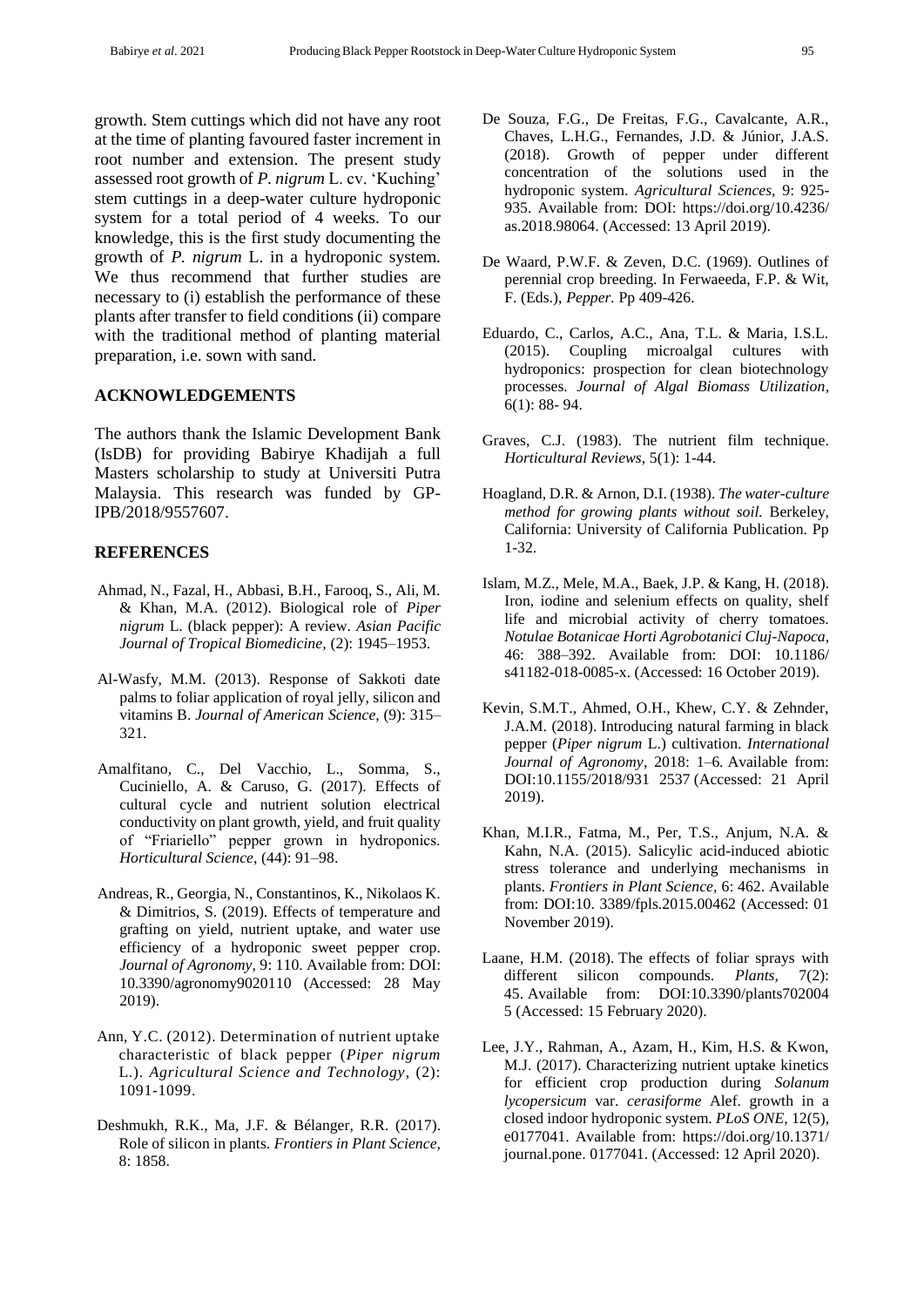- Liang, Y.C., Sun, W.C., Zhu, Y.G. & Christie, P. (2007). Mechanisms of silicon-mediated alleviation of abiotic stresses in higher plants: A review. *Environmental Pollution,* 147: 422– 428.
- Libia, I.T. & Fernando, C.G. (2012). Nutrient solutions for hydroponic systems. In: Asao T. (ed.) *Hydroponics - A Standard Methodology for Plant Biological Researches*. Available from: DOI: 10.5772/37578 (Accessed: 08 May 2019).
- Ludwig-Müller, J., Vertocnik, A. & Town, C.D. (2005). Analysis of indole-3-butyric acid-induced adventitious root formation on Arabidopsis stem segments. *Journal of Experimental Botany,* 56: 2095–2105. Available from: DOI:10.1093/jxb/eri 208 (Accessed: 19 June 2019).
- Ma, J.F. & Yamaji, N. (2006). Silicon uptake and accumulation in higher plants. *Trends in Plant Science,* 11: 392–397.
- Marschner, H. (1995). *Mineral Nutrition of Higher Plants.* New York, USA, Academic Press.
- Meghwal, M. & Goswami, T.K. (2013). *Piper nigrum*  and piperine: an update. *Phytotherapy Research,*  (8): 1121–1130.
- Megir, G. & Paulus, A.D. (2011). *Pepper Production Technology in Malaysia*. Malaysian Pepper Board, Sarawak, Malaysia.
- Mutters, R.G., Greer, C.A. & Horwath, W.R. (2010). *Rice Nutrient Management in California*. University of California: University of California Division of Agriculture and Natural Resources (UCANR) Publications.
- Nerrisa, P., Mirasol, P., Tin, M.A. & Thomas, O. (2018). Nutrient uptake and distribution in black pepper. *Better Crops,* 102(4).
- Pasternak, T., Groot, E.P., Kazantsev, F.V, Teale, W., Omelyanchuk, N., Kovrizhnykh, V., Palme, K. & Mironova, V.V. (2019). Salicylic acid affects root meristem patterning via auxin distribution in a concentration-dependent manner. *Plant Physiology.* Available from: DOI:10.1104/pp.19. 00130 (Accessed: 17 August 2019).
- Pignata, G., Casale, M. & Nicola, S. (2017). Water and nutrient supply in horticultural crops grown in soilless culture: resource efficiency in dynamic and intensive systems. In: Tei, F., Nicola, S. & Benincasa, P. (eds.) *Advances in Research on Fertilization Management of Vegetable Crops*. Cham Springer publication. pp.183–219.
- Pregitzer K.S & [King,](https://www.researchgate.net/scientific-contributions/20226841_J_S_King) J.S. (2005). [Effects](https://www.researchgate.net/publication/226984026_Effects_of_Soil_Temperature_on_Nutrient_Uptake) of soil

[temperature](https://www.researchgate.net/publication/226984026_Effects_of_Soil_Temperature_on_Nutrient_Uptake) on nutrient uptake. In: BassiriRad H. (eds) *Nutrient [acquisition](https://www.researchgate.net/publication/321620783_Nutrient_Acquisition_by_Plants_An_Ecological_Perspective) by plants: An ecological [perspective](https://www.researchgate.net/publication/321620783_Nutrient_Acquisition_by_Plants_An_Ecological_Perspective)*. *Ecological Studies,* 181: 277-310. Springer, Berlin, Heidelberg. Available from: DOI[:10.1007/3-540-27675-0\\_10](http://dx.doi.org/10.1007/3-540-27675-0_10) (Accessed: 30 November 2020).

- Rachelle, L.C., Naresh, V.T., Andrew, M.G. & Derek, S. (2009). Biophysical interactions in a short rotation willow intercropping system in southern Ontario, Canada. *Agriculture, Ecosystems & Environment,*  131(1-2): 61–69. Available from: DOI:10.1016/j. agee.2009. 01.018 (Accessed: 11 January 2020).
- Ravindra, H., Manu, G.T., Latha, M., Mukesh, S., Murali, R. & [Narasimhamurthy,](https://www.researchgate.net/profile/Narasimhamurthy_H_B4) H.B. (2014). Incidence of root-knot nematode (*Meloidogyne incognita*) in black pepper in Karnataka. *Journal of Entomology and Nematology,*  6(4): 51–55. Available from: DOI:10.5897/jen2013. 0089 (Accessed: 23 March 2019).
- Sambo, P., Nicoletto, C., Giro, A., Pii, Y., Valentinuzzi, F., Mimmo, T., [Paolo, L.,](https://www.ncbi.nlm.nih.gov/pubmed/?term=Lugli%20P%5BAuthor%5D&cauthor=true&cauthor_uid=31396245) [Guido, O., Fabrizio, M.,](https://www.ncbi.nlm.nih.gov/pubmed/?term=Orzes%20G%5BAuthor%5D&cauthor=true&cauthor_uid=31396245)  [Stefania, A.,](https://www.ncbi.nlm.nih.gov/pubmed/?term=Astolfi%20S%5BAuthor%5D&cauthor=true&cauthor_uid=31396245) [Roberto, T.](https://www.ncbi.nlm.nih.gov/pubmed/?term=Terzano%20R%5BAuthor%5D&cauthor=true&cauthor_uid=31396245) & Cesco, S. (2019). Hydroponic solutions for soilless production systems: Issues and opportunities in a smart agriculture perspective. *Frontiers in Plant Science,*  10(923). Available from: DOI:10.3389/fpls.2019.00 923 (Accessed: 14 March 2019).
- Sivaraman, K., Kandiannan, P.K.V. & Thankaman, C.K. (1999). Agronomy of black pepper (*Piper nigrum* L.) - a review. *Journal of Spices and Aromatic Crops,*  (8)1: 1-18.
- Spehia, R.S., Devi, M., Singh, J., Sharma, S., Negi, A., Singh, S., Sukhpreet, S., Nirmla, C., Sharma, D. Sharma, J.C. (2018). Lettuce growth and yield in Hoagland Solution with an organic concoction. *International Journal of Vegetable Science*, Pp1– 10. Available from: DOI:10.1080/19315260.2018. 1452815 (Accessed: 10 April 2019).
- Srinivasan, V., Dinesh, R., Hamza, S. & Parthasarathy, V.A. (2007). Nutrient management in black pepper (*Piper nigrum* L.). *CAB Reviews: Perspectives in Agriculture, Veterinary Science, Nutrition and Natural Resources,* 2(62): 1-14.
- Srinivasan, V., Dinesh, R., Krishnamurthy, K.S. & Hamza, S. (2012). Nutrition and physiology. In Singh, H.P., Parthasarathy, V.A. & Srinivasan, V. (eds.), *Piperaceae Crops: Production & utilization.* Westville Publishing House. Pp 101-121.
- Steven, C.G. (2005). Importance of root growth in overcoming planting stress. *New Forests,* 30: 273– 294. Available from: DOI: 10.1007/s 11056-004- 8303-2 (Accessed: 10 September 2019).